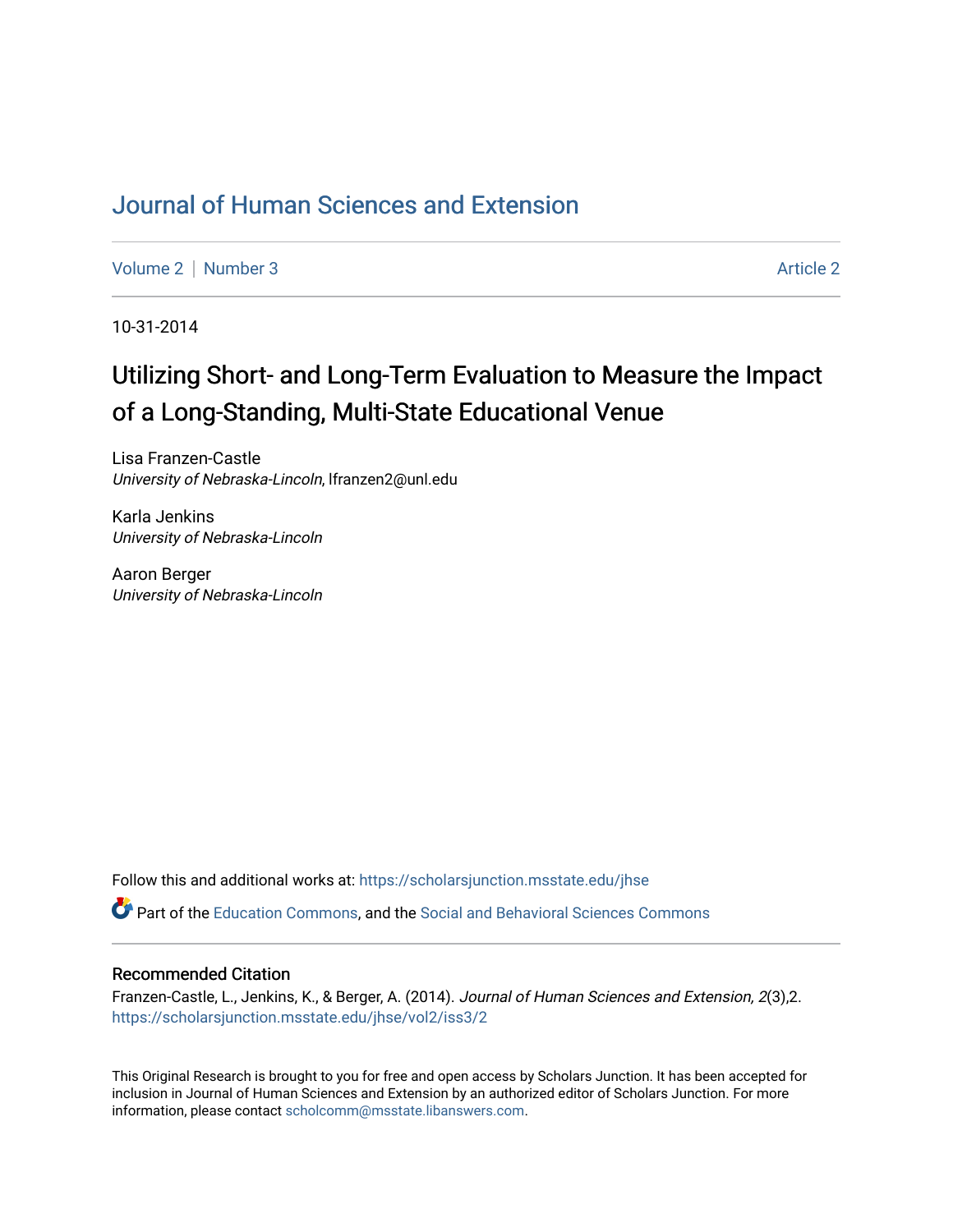## **Utilizing Short- and Long-Term Evaluation to Measure the Impact of a Long-Standing, Multi-State Educational Venue**

**Lisa Franzen-Castle Karla Jenkins Aaron Berger**  *University of Nebraska-Lincoln* 

*The purpose of this program evaluation was to utilize short- and long-term surveys to measure the impact of a multi-state Range Beef Cow Symposium on knowledge change and changes in beef cattle production practices. Symposium participants completed end-of-session surveys and ranked their degree of knowledge change, with a 36% return rate. Follow-up surveys were mailed to past symposium participants who noted changes made to their production practices, with a 23% return rate. For symposium survey respondents, 70% were male, a majority were white, over 60% were under 50 years, and they represented 16 states. The estimated annual increase in profitability was positively associated with symposium attendance. Participants gained knowledge across all topics presented. For follow-up survey respondents, 86% were male, a majority were white, 62% were between 50-69 years old, and they represented 9 states. The estimated annual increase in profitability was positively associated with the likelihood to make operational changes, as well as notable changes made to genetics and selection, marketing options and plans for cattle, risk management, and time of calving. Over 70% made notable changes to cattle genetics, nutrition, health, marketing, replacement heifer development, and range management. By using short- and long-term evaluation methods, information was gained on current and past attendee's conceptual and instrumental knowledge acquisition and provided a context for how the knowledge was used.* 

*Keywords*: evaluation, program planning, range management decisions

## **Introduction**

Cattle ranchers, industry personnel, and Extension educators and specialists need current, practical production information that is relevant to range beef cow production in the Great Plains region so they can make knowledgeable decisions that will improve natural resource management and ranch profitability. As a result, University of Nebraska-Lincoln (UNL) Extension and Extension programs from South Dakota, Wyoming, and Colorado have partnered to provide the Range Beef Cow Symposium (RBCS) for the past 40 years. The RBCS is a

Direct correspondence to Lisa Franzen-Castle at lfranzen2@unl.edu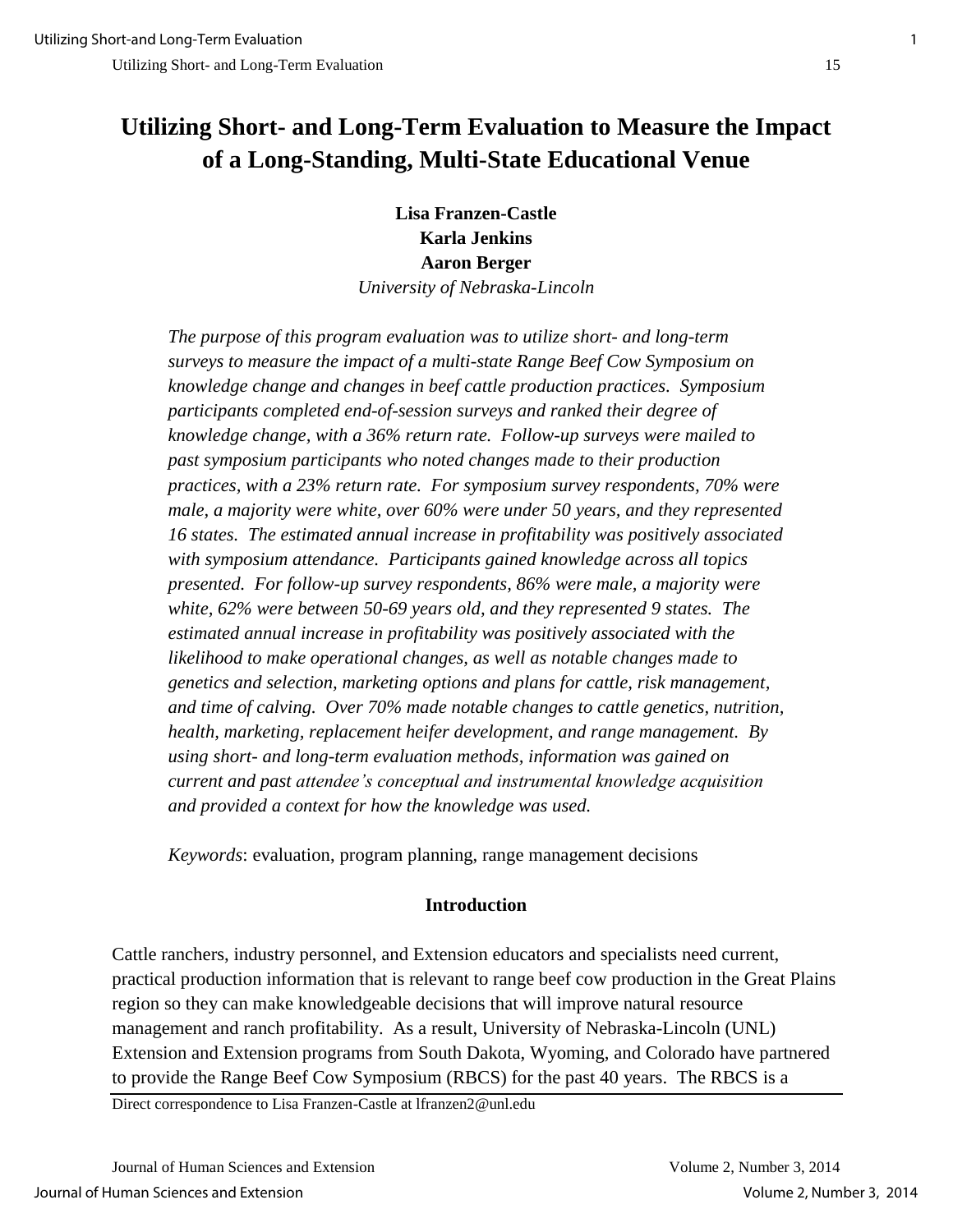biennial event which began in 1969 at Chadron, Nebraska. This three-day educational experience is a cooperative effort between the Extension programs and Animal Science Departments of UNL, Colorado State University, South Dakota State University, and the University of Wyoming. Each university takes turns hosting the event in their state. Presentations and interactive sessions are made by Extension specialists, industry personnel, and producers on a wide range of topics related to beef production. Approximately 600-800 people attend this event to learn about industry issues, policy, market conditions, and current unbiased, research-based information that can be applied to their operations.

Approximately 588 million acres of pasture and rangeland exist in the United States (US) (Risk Management Agency, 2013). The majority of the land in the western US rangelands is typically highly erodible, subject to relatively low rainfall, and therefore, not conducive to farming (Natural Resources Conservation Service, 2013). However, these rangelands commonly contribute to the global food supply through grazing by US beef cattle herds (National Agricultural Statistics Service, 2013). In 2012, the US beef cattle inventory was approximately 89 million head, with 29.3 million of those being beef cows (National Cattlemen's Beef Association, 2013). Beef cattle production is a business of the private sector. Therefore, information that enables those in the beef industry to improve business practices, consumer relations, and animal husbandry is crucial. Since 1969, the RBCS has provided information based on university research and industry leaders' experiences to help producers improve operations. Historically, this information has included updates on US policy and legislation that may impact the beef industry, economic projections for commodity and cattle prices, and updates on global markets and impacts that may occur. Also, research updates are given in the areas of nutrition, genetic selection, herd health, range management, labor issues, and generational transfer of family businesses. Although this event has been well-received and attended, shortand long-term evaluation of this programmatic effort has not been previously documented.

Extension personnel are expected to evaluate programmatic efforts because of requirements at the state and federal level (Lamm, Israel, Diehl, & Harder, 2011). With the Government Performance Review Act (GPRA) and the Agricultural Research, Extension, and Education Reform Act (AREERA) passing, Extension systems have added evaluation capacity-building to their professional development agenda and are encouraging personnel to incorporate evaluation into programing for enhanced accountability (Franz & Townson, 2008).Unfortunately, evaluation attempts have been marginally improved within Extension, and on a federal level, the system continues to produce reports composed of contacts made and program reactions, as opposed to changes in behavior and potential long-term social, economic, and environmental changes (Franz & Townson, 2008). Within Extension, the evaluation aim needs to be moved away from accountability-driven assessments and instead focused on designing and utilizing evaluations to not only understand program accomplishments, but also the trials faced, so future activities can be guided in an informed and positive way (Cronbach, 2000).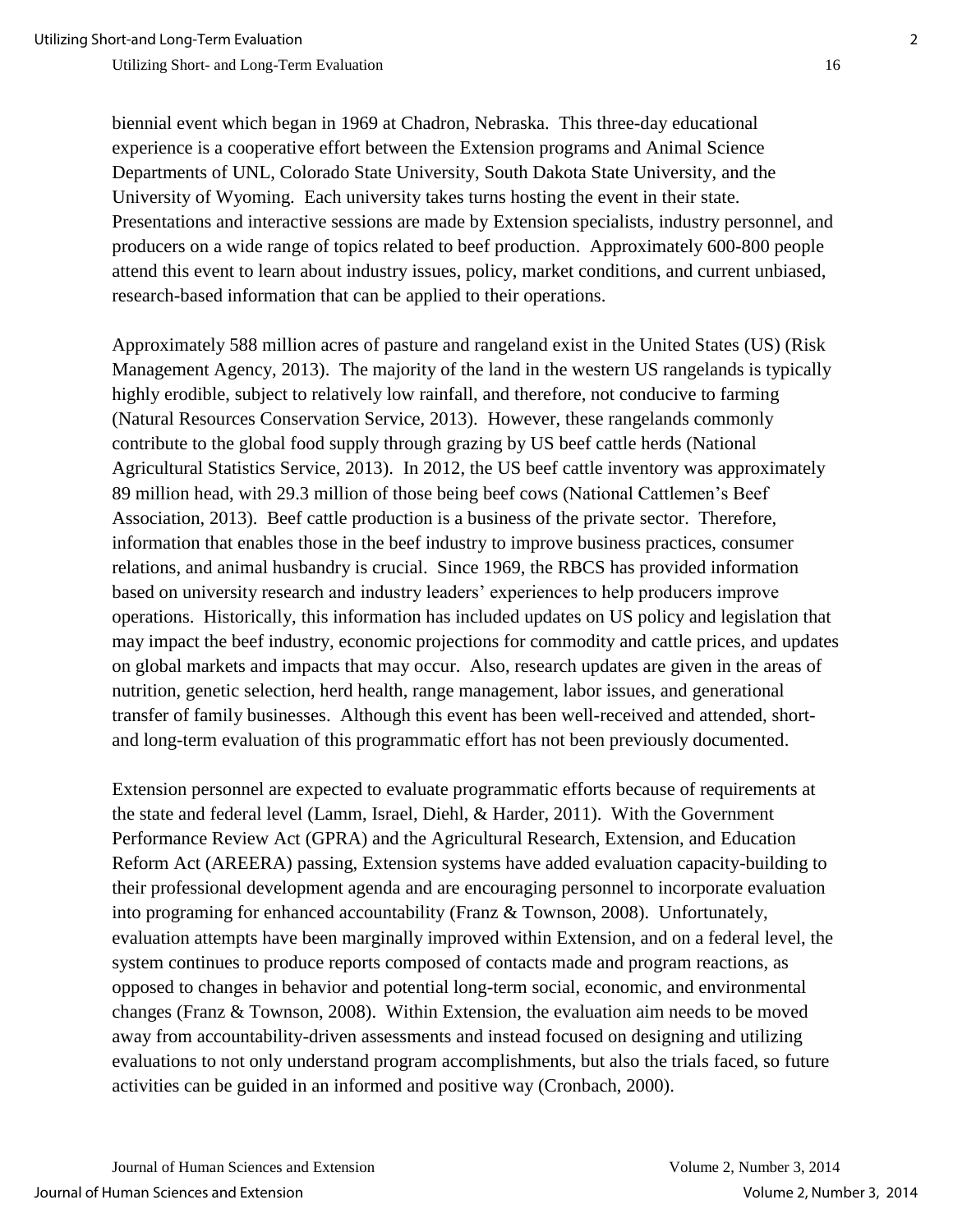The purpose of this program evaluation was to utilize short- and long-term surveys to measure the impact of a multi-state Range Beef Cow Symposium on knowledge change and changes in beef cattle production practices. Another goal of the program evaluation was to identify gaps in subject areas where additional information and education would be beneficial for participants.

#### **Methods**

Participants were adults attending the 2011 symposium (end-of-session surveys) and those who had attended symposiums prior to the 2011 event (follow-up surveys collected in spring/summer 2011).This program was available to all adults who registered. The 2011 symposium was held in Mitchell, NE for three days at the Scotts Bluff County Fairgrounds. This Extension program did not exclude any adults from participating. The Institutional Review Board (IRB) at UNL approved this program evaluation project. Microsoft Excel was initially used to house all of the survey responses. Data were then coded and transferred into the Predictive Analytics SoftWare (PASW, version 17) program. Descriptive statistics computed included means, standard deviations, frequencies, and percent responses. Data were not normally distributed and were compared using a non-parametric, two-related samples test with a Wilcoxon Signed-Ranks Test. The associations among responses were investigated by Spearman correlation. Level of significance for all analyses was set at  $p < 0.05$ .

## **Symposium Survey (End-of-Session)**

Program participants who voluntarily signed up for the symposium (*n* = 572) were encouraged to fill out end-of-session surveys, but were not required to complete surveys as part of their participation. Surveys from 206 participants were returned (36% return rate).A quiet space was available for participants to take surveys at the end of each session (Tuesday, November 29, 2011; Wednesday, November 30, 2011; and Thursday, December 1, 2011). The surveys did not ask for participants' names and took 10-15 minutes to complete. Participants were verbally informed at the symposium about the survey and its purpose. Survey questions included occupation, beef production segments, number of head for each cattle class, number of acres, changes to operation based on knowledge gained (Likert scale from *Not likely* to *Very likely*), knowledge level before and after presentation topics (Likert scale from *Nothing* to *Significant knowledge*), previous attendance, whether the topic was relevant to their business, perceived speaker knowledge and presentation skills, additional feedback, geographic location, gender, ethnicity, and age.

Those who turned in end-of-session surveys were given a raffle ticket which made them eligible to win prizes in a random drawing. Examples of prizes included coffee mugs, pens, baseball caps, and bags. When a participant turned in a survey at the end of the session (on Tuesday and Wednesday), he/she was given a raffle ticket with a number on it. A random drawing was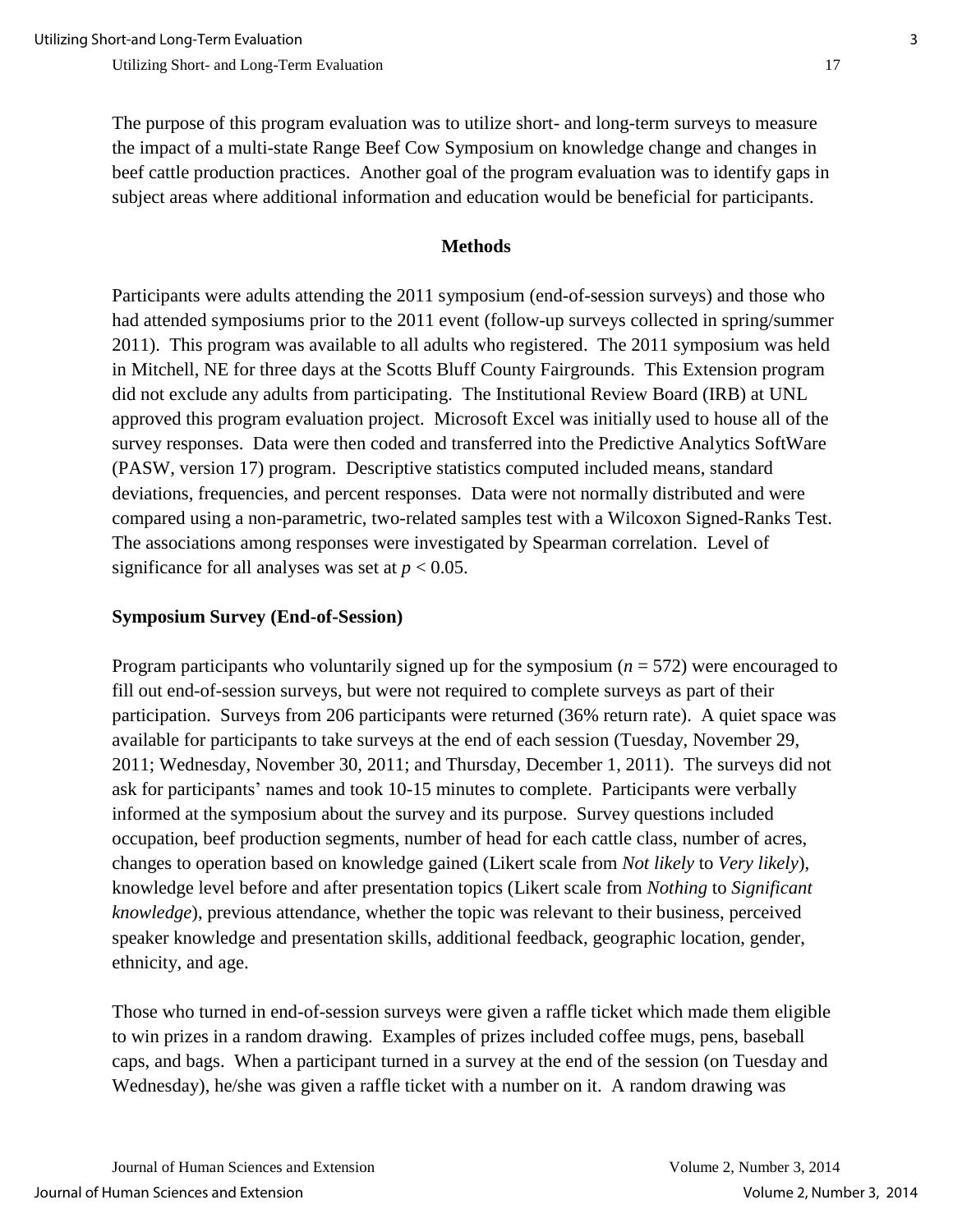completed to select the prize winner the next morning (Wednesday and Thursday). On the last day (Thursday), name badges for those who turned in a survey at the end of the day were put into a drawing, and someone was randomly selected for a prize that was mailed to him/her.

## **Past Participant Survey (Follow-up Survey)**

For the follow-up surveys, a mailing list was compiled from past participants; similar information that was used to verbally address symposium participants was included in the follow-up cover letter explaining the purpose of the survey. Hard copies were mailed to past participants ( $n = 400$ ) who were identified as producers and voluntarily provided their mailing address. Surveys from 90 producers were returned (23% return rate). A pre-stamped and addressed return envelope was provided; return envelopes were shredded upon receipt. Producers were requested to return the surveys within three weeks of receipt. Follow-up surveys took approximately 10-15 minutes to complete. No names or identifying information were collected. Survey questions included occupation, beef production segments, number of head for each cattle class, number of acres, changes to operation based on knowledge gained (Likert scale from *Not likely* to *Very likely*), estimate of annual increase in profitability, degree of change made to their operations as a result of knowledge gained from attending past RBCS's on a scale of 1 (*No change*) to 5 (*Significant change*), an open-ended question on most notable changes made, geographic location, past symposium attendance, gender, ethnicity, age, and any additional comments.

#### **Results**

#### **Symposium Survey (End-of-Session)**

**Demographics***.* Seventy percent of survey respondents were male and 30% were female, with the majority being White (Not Hispanic). Over 60% were under the age of 50, and the majority fell within the 30-39- and 40-49-year-old age categories. On average, respondents had attended the RBCS event 3 times. Respondents were from 16 different states, with the majority from Nebraska (33%), Colorado (15%), South Dakota (14%), and Wyoming (13%). About half of participants self-identified as producers (54%), with Extension agent/educator at 13%, and students at 11%. Seventy percent or more reported that cow-calf, replacement heifers, and weaned calves were beef production segments in their operations or that they served as a consultant in that area. Producers and consultants/educators were separated out in the comparative analysis to more accurately reflect number of head for each class of animal and number of acres owned, managed, or influenced. Those who self-identified as students were excluded from this analysis. Consultants/educators covered a much broader range of number of head for each class of animal and number of acres owned, managed, and influenced compared to producers.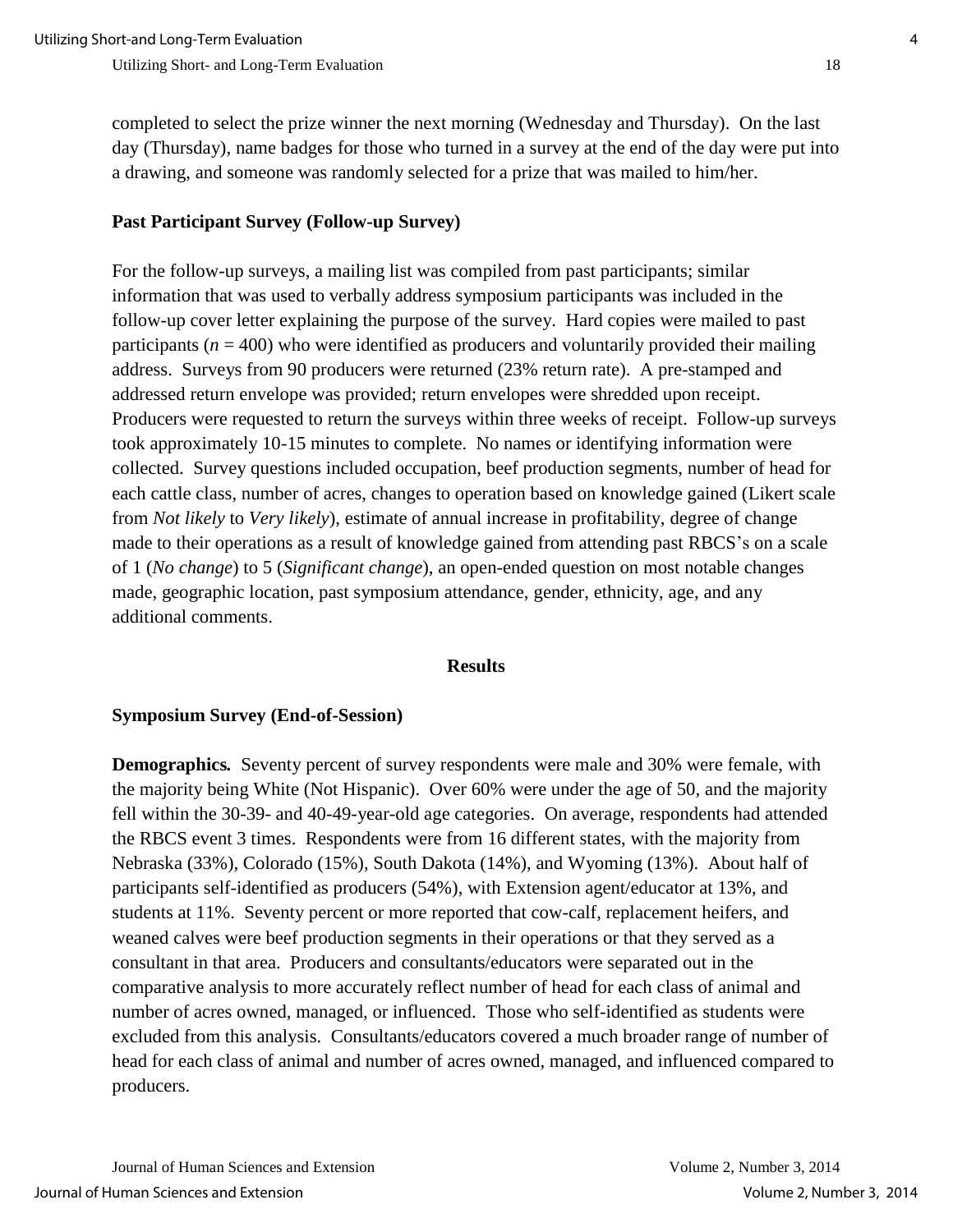**Quantitative.** As a result of knowledge gained from the RBCS symposium, about 55% reported being *Likely* to *Very likely* to make changes in their operation. No significant differences (*p* > 0.05) were detected between producers and consultants/educators regarding likelihood to implement changes. As a result of knowledge gained, 41% of respondents estimated an annual increase in profitability to beef enterprises (dollars per head), ranging from as low as \$5 to as high as \$12,000, with an average of about \$500 per respondent. No significant differences (*p* > 0.05) were detected between producers' and consultants'/educators' estimation of an annual increase in profitability to beef enterprises. Based on post-pre survey questions, significant differences in responses were detected  $(p < 0.001)$ , indicating knowledge gain in all topic areas presented (Table 1).On average, participants were *Neutral* to *Agreed* that topics presented were relevant to their business and *Agreed* to *Strongly agreed* that speakers presented well and were knowledgeable on their topic (Table 2).

Number of times attended was positively associated with age ( $r = 0.50$ ,  $p < 0.01$ ). Estimated annual increase in profitability to beef enterprise (dollars per head) was positively associated with likelihood to make changes to their operation based on knowledge gained from RBCS ( $r =$  $0.27, p < 0.05$ ).

|                                                                           | <b>Before</b>  | After          |
|---------------------------------------------------------------------------|----------------|----------------|
| <b>Topic</b>                                                              | $(M \pm SD)$   | $(M \pm SD)$   |
| Land use decisions, ownership, and control                                | $3.17 \pm 0.9$ | $3.96 \pm 0.8$ |
| Land/Enterprise ownership transfer                                        | $3.13 \pm 0.9$ | $3.87 \pm 0.8$ |
| Genomics for the rancher                                                  | $2.54 \pm 1.0$ | $3.45 \pm 0.9$ |
| Implementation of marker assisted Expected Progeny<br>Differences (EPD's) | $2.60 \pm 1.0$ | $3.56 \pm 0.9$ |
| Feed efficiency - How is it used in cow herd                              | $3.02 \pm 0.9$ | $3.72 \pm 0.8$ |
| Importance of steak origin to restaurants                                 | $2.71 \pm 0.9$ | $4.00 \pm 0.7$ |
| Capturing added value for the calves produced                             | $3.33 \pm 0.9$ | $3.99 \pm 0.7$ |
| Adding value to calves - age and source verified                          | $3.36 \pm 1.0$ | $4.03 \pm 0.8$ |
| Cutting through the myths to feed the population                          | $2.90 \pm 0.9$ | $3.91 \pm 0.8$ |
| Activities and benefits from exporting beef                               | $2.90 \pm 0.9$ | $3.88 \pm 0.7$ |
| 50 years of beef reproduction through my eyes                             | $2.93 \pm 1.0$ | $4.19 \pm 0.7$ |

*Table 1. 2011 Symposium End-of-Session Survey Results: Knowledge Level Before and After Presentations (n = 206)*

*Note:* Likert scale used for knowledge level before and after presentation topics was from  $1 = Nothing$ to 5 = *Significant knowledge*. Two-related samples test with a Wilcoxon Signed-Ranks Test found all means significantly different at  $p < 0.05$  level.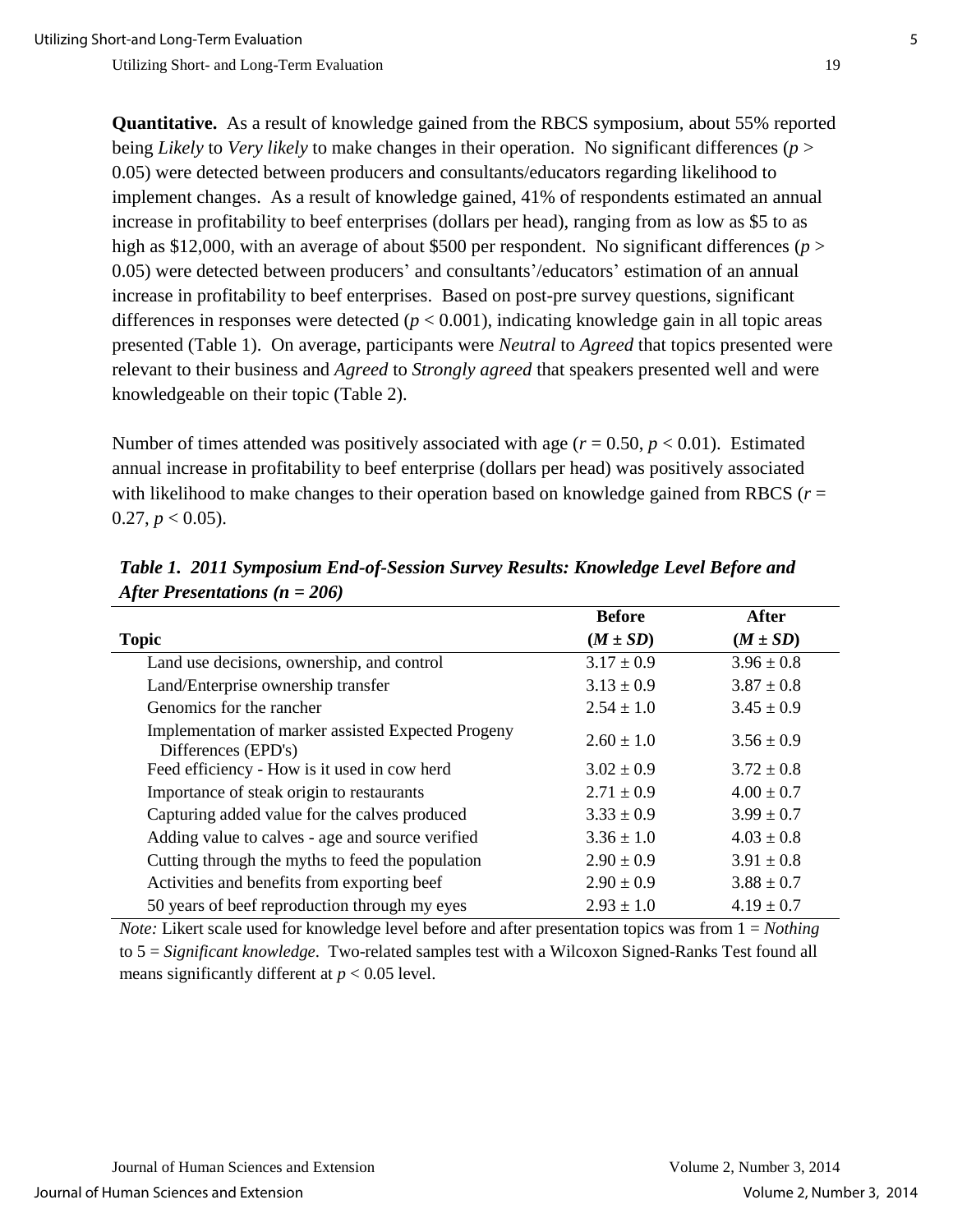| and Speaker 3 Fertelled Knowledge and Fresentation Effectiveness ( $\mu$ – 2007) |                  |                |  |
|----------------------------------------------------------------------------------|------------------|----------------|--|
|                                                                                  | <b>Relevance</b> | <b>Speaker</b> |  |
| <b>Topic</b>                                                                     | $(M \pm SD)$     | $(M \pm SD)$   |  |
| Land use decisions, ownership and control                                        | $3.85 \pm 1.1$   | $4.38 \pm 0.7$ |  |
| Land/Enterprise ownership transfer                                               | $3.84 \pm 1.1$   | $4.14 \pm 0.9$ |  |
| Genomics for the rancher                                                         | $3.44 \pm 1.1$   | $4.34 \pm 0.8$ |  |
| Implementation of marker assisted EPD's                                          | $3.48 \pm 1.0$   | $4.44 \pm 0.7$ |  |
| Feed efficiency - How is it used in cow herd                                     | $3.90 \pm 0.9$   | $4.25 \pm 0.8$ |  |
| Importance of steak origin to restaurants                                        | $3.67 \pm 0.9$   | $4.46 \pm 0.7$ |  |
| Capturing added value for the calves produced                                    | $4.01 \pm 0.8$   | $4.32 \pm 0.8$ |  |
| Adding value to calves - age and source verified                                 | $3.98 \pm 0.9$   | $4.33 \pm 0.8$ |  |
| Cutting through the myths to feed the population                                 | $3.68 \pm 1.1$   | $4.40 \pm 0.8$ |  |

*Table 2. 2011 Symposium End-of-Session Survey Results: Relevance to Attendee's Business and Speaker's Perceived Knowledge and Presentation Effectiveness (n = 206)*

*Note:* Likert scale used for topic relevance to attendee's business and the speaker's perceived knowledge and effectiveness of presenting the topic was from 1 = *Strongly disagree* to 5 = *Strongly agree*.

**Qualitative.** Seven themes came from the qualitative information reported on the end-of-session survey in the additional comments section. Themes included that the symposium was a learning opportunity/educational experience, there were issues with planning and location logistics, vendors were a distraction from symposium presentations, supplemental symposium information was desired, a better balance between the application and science was wanted, suggestions for improving panel presentations were provided, and ideas and topics for future programming were suggested. Table 3 contains selected quotes by theme from the end-of-session survey.

| Learning            | "As a student who has done research on the industry, knowing a decent amount, I have     |  |
|---------------------|------------------------------------------------------------------------------------------|--|
| Opportunity/        | learned SO much in addition to my education. A great opportunity."                       |  |
| <b>Educational</b>  | "Good job! Speakers and presentations covered broad spectrum of the cattle business!"    |  |
| <b>Experience</b>   | "Enjoyed source verified, important to keep in mind the HOW, information on              |  |
|                     | Estate/management transfer was excellent and needs to be repeated in many more           |  |
|                     | places."                                                                                 |  |
|                     | "This has been a very educational experience and I really enjoyed all of the speakers.   |  |
|                     | They gave me a lot of information to think about and have sparked many ideas for me      |  |
|                     | to use as a future producer and agricultural instructor."                                |  |
| <b>Planning and</b> | "Shorten length of day to two days, have more producers on program."                     |  |
| Location            | "Three days is too long for this event in this day and age of higher costs and shrinking |  |
| <b>Logistics</b>    | budgets. Make it 2 days MAX! Start at 10 am on Day 1 and end at 4 pm on Day 2 so         |  |
|                     | people can drive in/out and would only have 1 night hotel."                              |  |
|                     | "Need to have exact street address for meeting so those of us who have GPS can use it    |  |
|                     | and find the meeting."                                                                   |  |
|                     | "Put maps in future symposium, flyers and handbooks."                                    |  |

*Table 3. Selected Quotes by Theme from 2011 Symposium End-of-Session Surveys*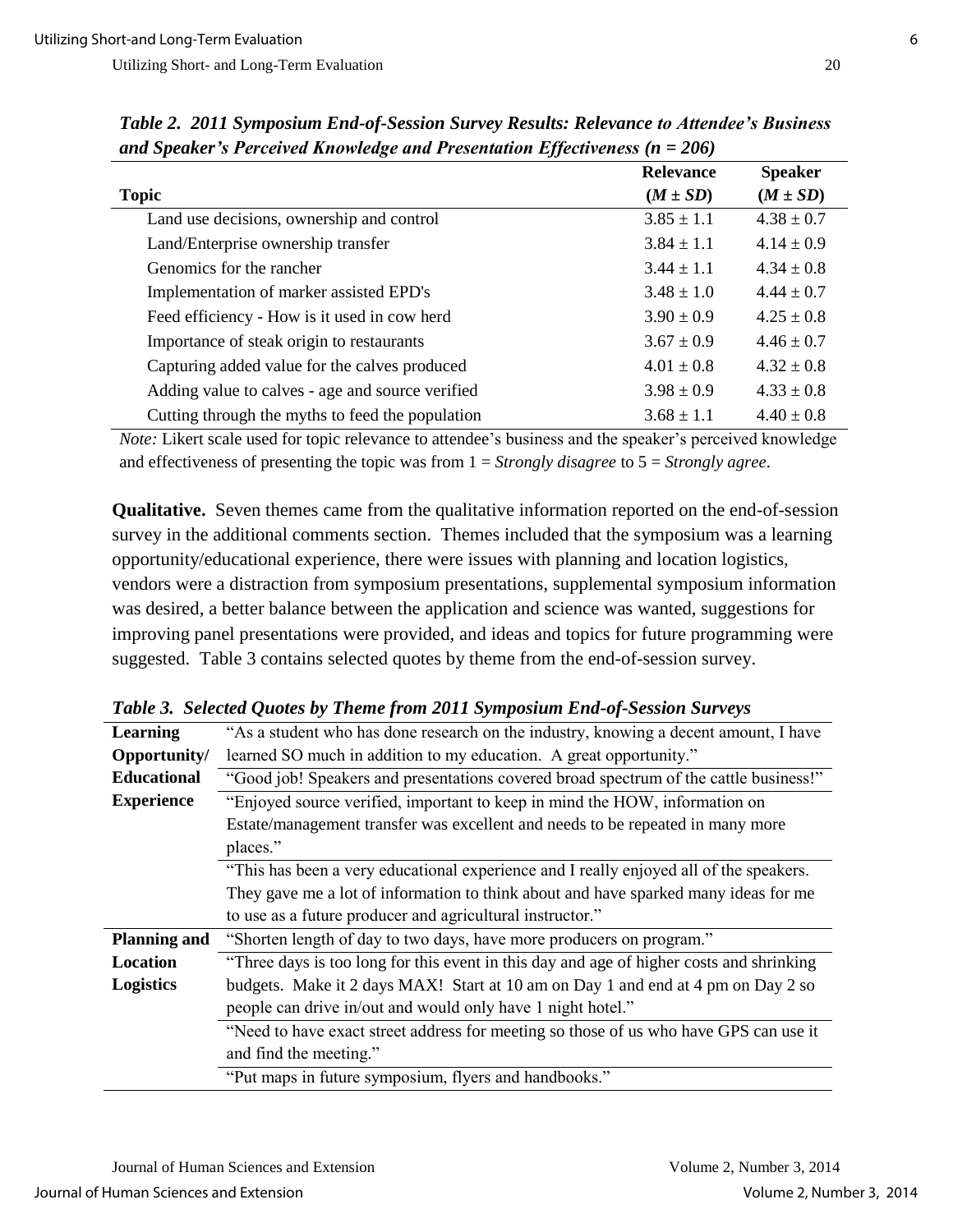| "Vendors need to watch noise level during proceedings."<br><b>Vendors</b> and<br><b>Distractions</b>                                                                  |                                                                                      |  |
|-----------------------------------------------------------------------------------------------------------------------------------------------------------------------|--------------------------------------------------------------------------------------|--|
|                                                                                                                                                                       |                                                                                      |  |
|                                                                                                                                                                       | "By the end of Wednesday, lots of people were visiting with vendors during speakers. |  |
| With the setup of only tarps separating the two, this was distracting."                                                                                               |                                                                                      |  |
| "Good vendors. Is it possible to add or change each day to offer something different?<br>We need the breaks; by this afternoon (or am) we've seen and talked to all." |                                                                                      |  |
| "Noise from vendor area was very distracting during presentations. We are here for                                                                                    |                                                                                      |  |
| the presentations not the trade shows."                                                                                                                               |                                                                                      |  |
| "I would like more charts in the booklet. Most of the presentations used charts we<br><b>Symposium</b>                                                                |                                                                                      |  |
| don't have to look at and study in this book."<br><b>Information</b>                                                                                                  |                                                                                      |  |
| <b>Provided</b><br>in addition to what we can read."                                                                                                                  | "Most speakers just read what was already printed in program book. Share something   |  |
| "I believe proceedings would have more value if in form of slide handouts rather than                                                                                 |                                                                                      |  |
| written proceedings, easier to follow, take notes and refer back to later."                                                                                           |                                                                                      |  |
| "XX speaker needs to prepare better and speak on topics relevant and applicable<br><b>Balance</b>                                                                     |                                                                                      |  |
| instead of going into the science."<br><b>Between</b>                                                                                                                 |                                                                                      |  |
| <b>Application</b>                                                                                                                                                    | "XX speaker went over my head in details instead of day to day applications."        |  |
| and Science<br>"Marker Assisted EPD (Expected Progeny Difference) and Feed Efficiency - not                                                                           |                                                                                      |  |
| practical enough - too academic. Switch these out and get hands-on speakers."                                                                                         |                                                                                      |  |
| "For the average producer, the presentations involving significant technicalities were                                                                                |                                                                                      |  |
| probably over their heads. As an older person, I appreciate the topics on transferring                                                                                |                                                                                      |  |
| control and ownership of cows, machinery, and land."                                                                                                                  |                                                                                      |  |
| "It would have been nice to have a panel discussion with questions for each of them<br><b>Panel</b>                                                                   |                                                                                      |  |
| to answer."<br><b>Presentations</b>                                                                                                                                   |                                                                                      |  |
| "Don't have three speakers retell the same story. If you have a panel, have all three at                                                                              |                                                                                      |  |
| the table."                                                                                                                                                           |                                                                                      |  |
| "Panel members should have been directed to give high points relative to topics, 10                                                                                   |                                                                                      |  |
|                                                                                                                                                                       | minutes would have been more appropriate than 15 and then have a summary to close    |  |
| that session."                                                                                                                                                        |                                                                                      |  |
| "Topics to cover: bale grazing, beef quality audit, agricultural tourism, feeding<br><b>Suggestions</b>                                                               |                                                                                      |  |
| company products, designing cattle handling facilities, marketing mistakes."<br>for Future                                                                            |                                                                                      |  |
| "Offer beef cattle reproduction topics to be part of each year's program."<br>Programming                                                                             |                                                                                      |  |

"Need speaker on fetal programming." "More value in information of genetics, methods of production and transfer of owners instead of value realized in dollars of profit. Too much duplication of ownership, transfer information."

"Ideas for future programs: herd health, more veterinarian input, suggest Estate Planning."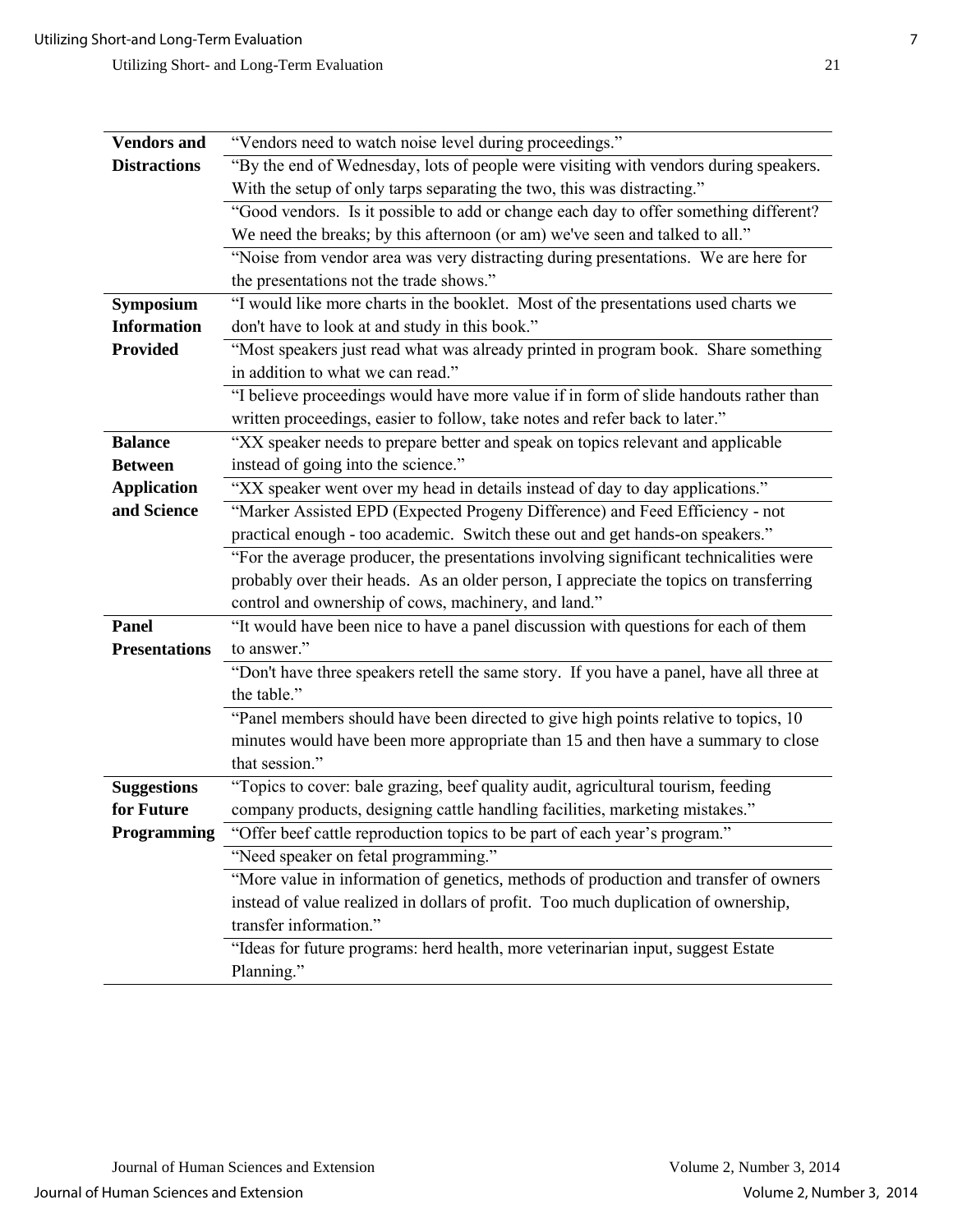#### **Past Symposium Participants (Follow-up Surveys)**

**Demographics.** Eighty-six percent of respondents were male and 14% were female, with the majority being white (Not Hispanic). Sixty-two percent fell into the 50-69-year-old age category. Approximately 20% were less than 49 and greater than 70 years old. On average, respondents had attended the RBCS event 5 times. Respondents reported living in 9 states, and the majority lived in Nebraska (31%), Wyoming (21%), Colorado (20%), and South Dakota (17%). Eighty-seven percent reported their main occupation was a producer. Seventy percent or more reported that cow-calf, replacement heifers, and weaned calves were beef production segments in their operation, or they served as a consultant in that area. Producers and consultants/educators were separated out to more accurately reflect number of head for each class of animal and number of acres owned, managed, or influenced by category. In some cases, the average reported was drastically different between categories, and separating the information helped decrease the overlap in reporting.

**Quantitative.** As a result of knowledge gained from past RBCS's, 64% reported being *Likely* to *Very likely* to make changes in their operation (Table 4 on the next page). No differences (*p* > 0.05) were detected between producers and consultants/educators regarding likelihood to implement changes. As a result of knowledge gained, 85% of respondents estimated an annual increase in profitability to beef enterprises (dollars per head). The average increase reported was between \$25-30 per respondent. No differences (*p* > 0.05) were detected between producers' and consultants'/educators' estimation of an annual increase in profitability to beef enterprises. Approximately 68% reported *Some* to *Major changes* in operations as a result of knowledge gained for genetics and selection, cattle nutrition, range and forage management, herd health care and management, marketing options and marketing plans for cattle, and reproductive management. Fifty percent reported *Some* to *Major changes* for replacement heifer development. *Minor* to *Some changes* were reported for ranch business management and planning and use of technology on the ranch at about 64%. *No* to *Some changes* were reported for business and family working relationships, added enterprises, and risk management at approximately 84%. *Minor* to *Major changes* for changes in time of calving was 53%.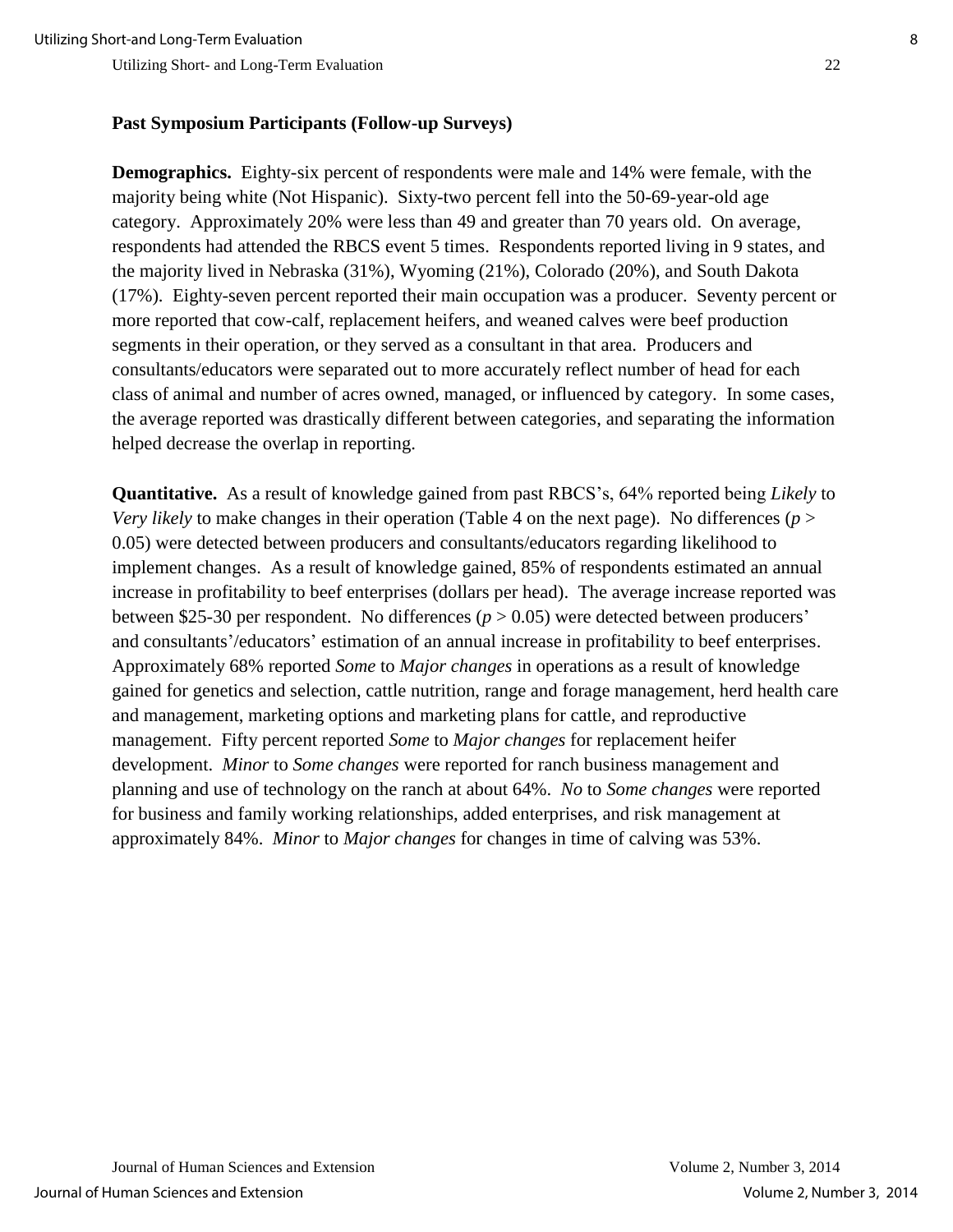Utilizing Short- and Long-Term Evaluation 23

| <b>Changes</b>                                                | Responses $(n = 90)$ |
|---------------------------------------------------------------|----------------------|
| Genetics and Selection $(M \pm SD)$                           | $2.95 \pm 1.1$       |
| No change                                                     | 14%                  |
| Minor changes                                                 | 18%                  |
| Some changes                                                  | 31%                  |
| Major changes                                                 | 32%                  |
| Significant changes                                           | 5%                   |
| Cattle Nutrition $(M \pm SD)$                                 | $3.44 \pm 0.9$       |
| No change                                                     | 5%                   |
| Minor changes                                                 | 11%                  |
| Some changes                                                  | 32%                  |
| Major changes                                                 | 42%                  |
| Significant changes                                           | 10%                  |
| Range and Forage Management $(M \pm SD)$                      | $3.11 \pm 1.0$       |
| No change                                                     | 11%                  |
| Minor changes                                                 | 13%                  |
| Some changes                                                  | 34%                  |
| Major changes                                                 | 39%                  |
| Significant changes                                           | 4%                   |
| Herd Health Care and Management $(M \pm SD)$                  | $3.24 \pm 1.0$       |
| No change                                                     | 9%                   |
| Minor changes                                                 | 13%                  |
| Some changes                                                  | 30%                  |
| Major changes                                                 | 42%                  |
| Significant changes                                           | 6%                   |
| Marketing Options and Marketing Plans for Cattle $(M \pm SD)$ | $2.93 \pm 1.1$       |
| No change                                                     | 12%                  |
| Minor changes                                                 | 18%                  |
| Some changes                                                  | 38%                  |
| Major changes                                                 | 26%                  |
| Significant changes                                           | 5%                   |
| Reproductive Management $(M \pm SD)$                          | $2.99 \pm 1.2$       |
| No change                                                     | 15%                  |
| Minor changes                                                 | 16%                  |
| Some changes                                                  | 31%                  |
| Major changes                                                 | 30%                  |
| Significant changes                                           | 8%                   |

*Table 4. Follow-up Survey Responses from Past Symposium Participants: Changes in Operations Made as a Result of Knowledge Gained from the RBCS*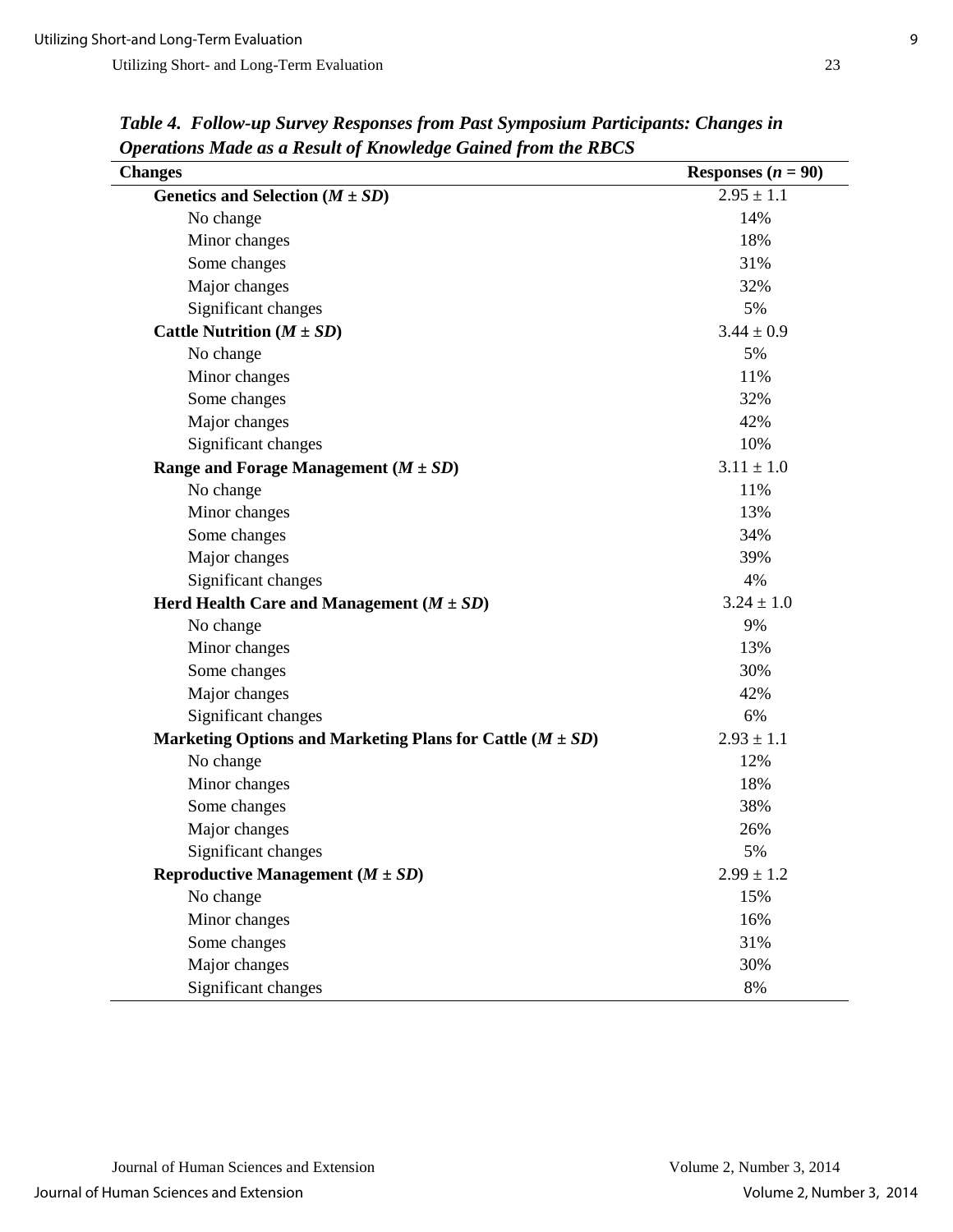| <b>Changes (continued)</b>                                   | Responses $(n = 90)$ |
|--------------------------------------------------------------|----------------------|
| Ranch Business Management and Planning $(M \pm SD)$          | $2.85 \pm 1.1$       |
| No change                                                    | 12%                  |
| Minor changes                                                | 23%                  |
| Some changes                                                 | 40%                  |
| Major changes                                                | 16%                  |
| Significant changes                                          | 9%                   |
| Business and Family Working Relationships $(M \pm SD)$       | $2.48 \pm 1.2$       |
| No change                                                    | 27%                  |
| Minor changes                                                | 25%                  |
| Some changes                                                 | 27%                  |
| Major changes                                                | 17%                  |
| Significant changes                                          | 5%                   |
| Use of Technology on the Ranch $(M \pm SD)$                  | $2.74 \pm 1.0$       |
| No change                                                    | 11%                  |
| Minor changes                                                | 29%                  |
| Some changes                                                 | 37%                  |
| Major changes                                                | 21%                  |
| Significant changes                                          | 2%                   |
| Added Enterprises (yearlings, recreation, etc.) $(M \pm SD)$ | $2.17 \pm 1.1$       |
| No change                                                    | 38%                  |
| Minor changes                                                | 22%                  |
| Some changes                                                 | 28%                  |
| Major changes                                                | 8%                   |
| Significant changes                                          | 4%                   |
| Risk Management $(M \pm SD)$                                 | $2.37 \pm 1.0$       |
| No change                                                    | 23%                  |
| Minor changes                                                | 34%                  |
| Some changes                                                 | 28%                  |
| Major changes                                                | 14%                  |
| Significant changes                                          | 1%                   |
| Time of Calving $(M \pm SD)$                                 | $2.44 \pm 1.4$       |
| No change                                                    | 38%                  |
| Minor changes                                                | 15%                  |
| Some changes                                                 | 20%                  |
| Major changes                                                | 18%                  |
| Significant changes                                          | 9%                   |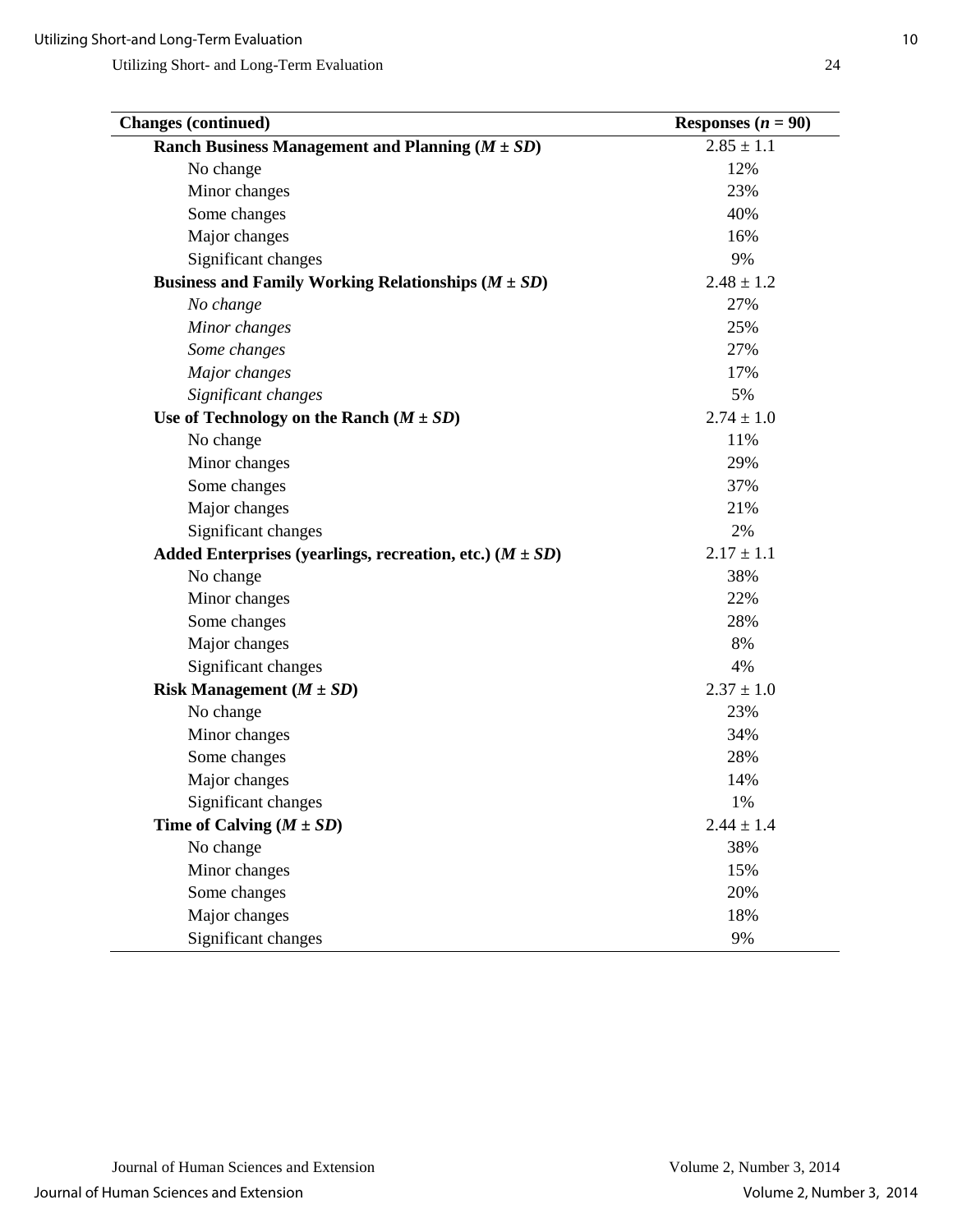| <b>Changes (continued)</b>                  | Responses $(n = 90)$ |
|---------------------------------------------|----------------------|
| Replacement Heifer Development $(M \pm SD)$ | $3.07 \pm 1.1$       |
| No change                                   | 11%                  |
| Minor changes                               | 21%                  |
| Some changes                                | 29%                  |
| Major changes                               | 28%                  |
| Significant changes                         | 11%                  |

*Note:* Likert scale used for questions regarding changes made to operations based on knowledge gained was from 1 = *No change* to 5 = *Significant changes*.

Estimated annual increase in profitability to beef enterprise (dollars per head) was positively and significantly associated with how likely participants were to make changes to their operation ( $r =$ 0.38,  $p < 0.01$ ), genetics and selection ( $r = 0.43$ ,  $p < 0.01$ ), range and forage management ( $r =$ 0.24,  $p < 0.05$ ), marketing options and marketing plans for cattle ( $r = 0.28$ ,  $p < 0.05$ ), risk management ( $r = 0.36$ ,  $p < 0.01$ ), and time of calving ( $r = 0.36$ ,  $p < 0.01$ ).

**Qualitative.** Participants were asked to list the most important changes made to their operation as a result of information or knowledge gained from the RBCS. They were also asked how those changes improved profitability, natural resources, or quality of life for them as an individual, as well as for their family. The overarching theme produced from qualitative data was that participants reported improved resource management through different techniques and changes in operations, which translated into increased profitability and sustainability and more quality time with family. Changes in operations noted were moving calving dates, heifer development, alterations in feeding practices, and selection of genetics. Respondents also reported on the longterm value of the education received.

Many commented that education and implementation of moving calving dates resulted in better utilization of resources, increased market flexibility, and improved family life. As one respondent stated, "Our cowherd used to calve in February and March and be on full supplemental feed February through April. We moved our calving season to May and June and went to grazing our cows 12 months of the year rather than 9 months, and the cows only receive supplemental protein in the last trimester of pregnancy. A \$42,000 savings on supplemental feed last year!" Others specifically reported on improved quality of life by changing calving dates, such as having a "better family life" and "quality time with grandchildren."

Survey respondents reported changes in feeding practices resulted in better resource management and increased profits. As one respondent commented, "The RBCS is where I first learned about limited feeding of grain products to replace hay. It has lowered my feeding expenses during drought, high hay prices, and years with poor hay production." Some also reported that information and knowledge gained through past symposiums gave them the confidence to make significant shifts in their practices with regards to feeding practices. As one reported,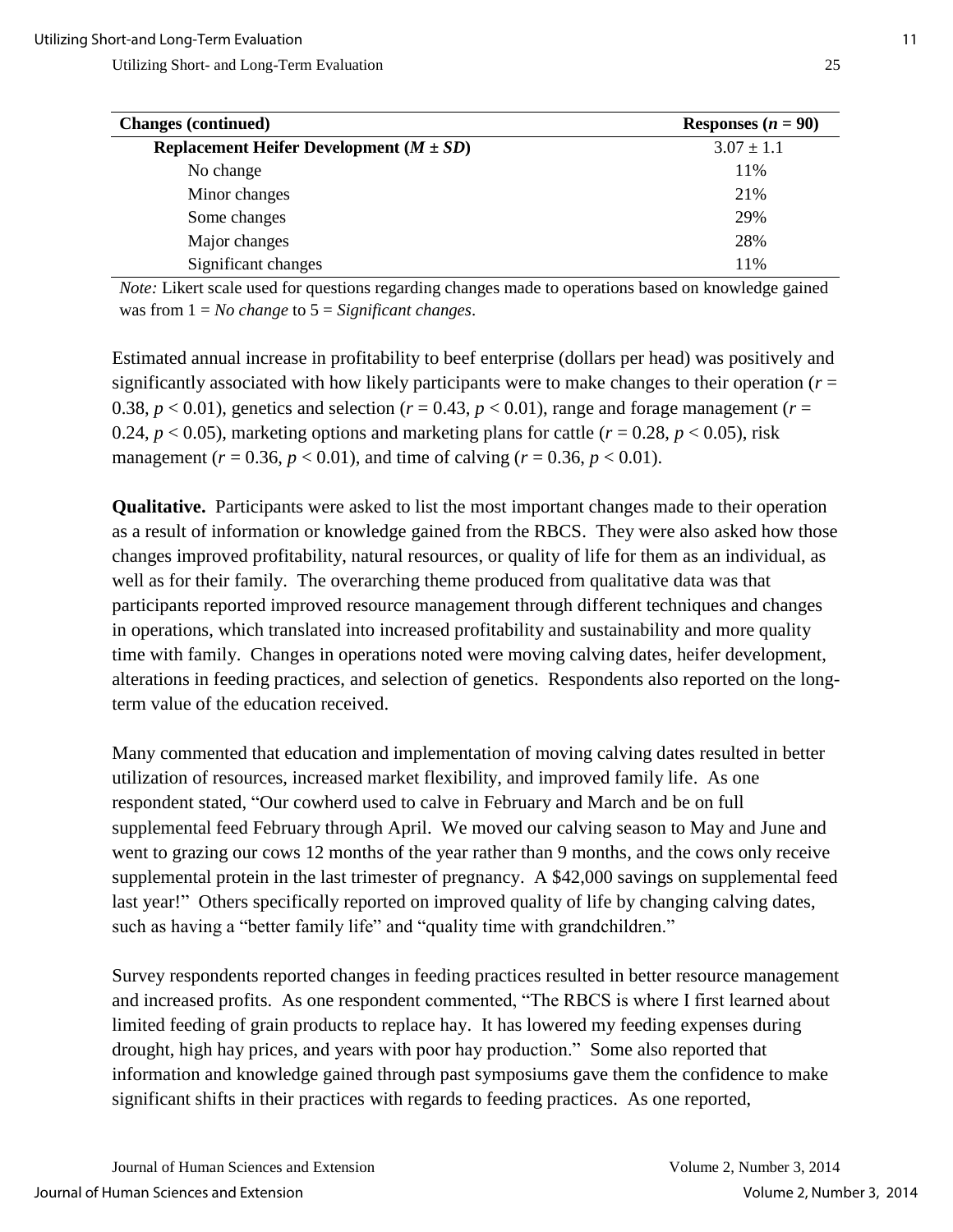"Developing heifers on a limited DDG [dried distillers grains] and alfalfa/millet hay ration was probably the biggest change we made after the 2007 and 2009 RBCS. We would not have had the knowledge or the confidence to do so without the RBCS." Participants reported positive, long-term impacts because of education they received at symposiums and modifications made related to changes in feeding practices.

Many participants reported that selection of genetics greatly improved herd health, management practices, and produced a more profitable cattle production in the industry. As one reported, "Selection of genetics has been the most important by using EPD [expected progeny differences] and all things relating to it. Herd health is very important. I feel we saved more animals by using the right medication." Another stated, "I learned more about genetic selection. I made changes in the nutrients I fed to my cattle and the importance of maintaining a more healthy cattle herd. It has helped my calving percentage, and I have healthier calves." Respondents took information on genetics and applied it to their operations, which resulted in healthier animals and profits.

Overall, several respondents reported the education received at these symposiums was invaluable to their operations and pushed them to continually improve their management practices. One respondent commented, "The long term value of continuing education is hard to put a dollar amount on, but it is there. Thought-provoking data and information that makes me question my own ways has value, even if I don't change those ways." Many stated the symposiums are a great vehicle for staying abreast of a variety of topics and issues relevant to operations. One reported, "RBCS have more value than any one item. In this business, knowledge is power, if you think you know it all, your business will suffer. There are many things I am keeping track of or sampling from past RBCS. I have gained so much knowledge from past RBCS I couldn't begin to put a value on it." Many participants reported feeling smarter about decision-making processes related to a variety of management practices because of the education and information received from attending this event.

#### **Discussion**

Throughout this program evaluation process, important changes were made to the end-of-session survey delivery, and instituting a follow-up survey provided invaluable companion and longterm impact data for this programming effort. End-of-session surveys were collected daily throughout the symposium, and a material incentive was provided for turning in surveys, whereas in previous years, only one survey was collected at the conclusion of the meeting on the last day with no incentive provided. By collecting surveys daily and providing an incentive, a much greater return rate was noted. Incentives, whether financial or material, can improve questionnaire response rate, demonstrate respect and appreciation for participants' time and effort, and convey trust (Centers for Disease Control and Prevention [CDC], 2010). This type of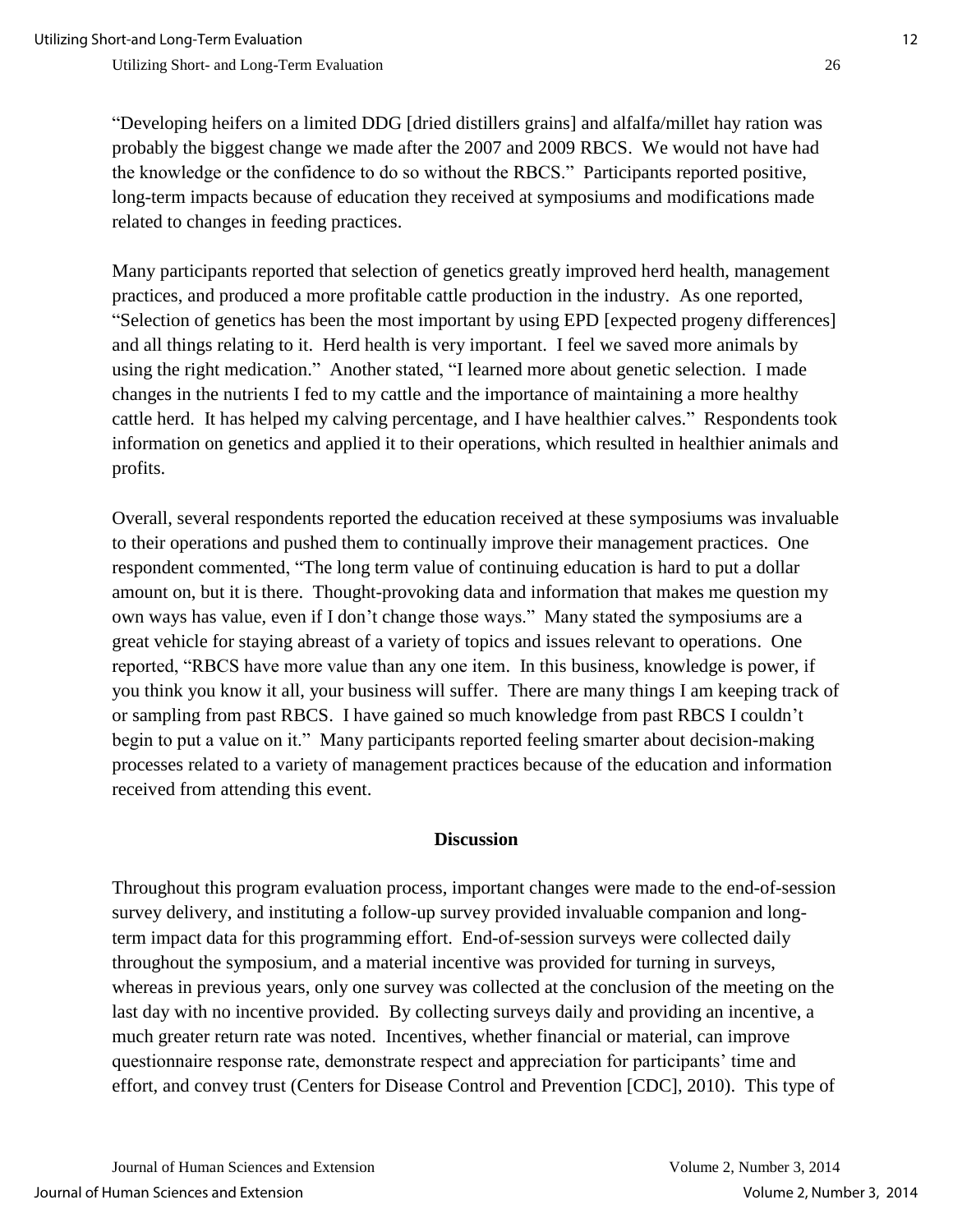raffle incentive was chosen because it was more affordable, given this was not originally budgeted into the event, and it was easy to implement (CDC, 2010). Historically, a segment of participants would leave the meeting early on the last day, and waiting to collect surveys until the very end was decreasing the return rate.

Typically, end-of-session surveys were the only questionnaire format used to collect impact data on symposium efforts. These surveys are useful for providing immediate feedback on what did and did not work, information on improving current and future programs, and helpful information for accountability reporting, as well as demonstrating to participants and stakeholders the value of their input (Taylor-Powell & Renner, 2000). However, by conducting a follow-up survey of past participants, knowledge gained from symposium efforts and longterm impacts and changes made as a result of that knowledge could be documented. Compared to interviews, mailed questionnaires are the least expensive method in terms of time and money, but typically yield the lowest return rates (Hager, Wilson, Pollak, & Rooney, 2003). Because this format allows researchers to attain information from a large sample, gives respondents time to contemplate their responses, potentially allows anonymity of respondents, helps reduce interviewer bias, and has geographic flexibility, mailed questionnaires are a common selection among survey researchers (Christianson & Tortora, 1995; Greer, Chuchinprakarn, & Seshadri, 2000; Kennedy & Vargus, 2001). As public funding declines and competition for grant dollars increases, Extension programs need to be able to produce substantial, measureable program outcomes and impacts (Hachfeld, Bau, Holcomb, & Craig, 2013).

Unfortunately, there is often a lack of documentation for evidence of behavior change or greater impacts on society through program evaluation. Too often, program evaluation only collects information on items such as inputs, activities, people, involvements, and reactions or knowledge changes without assessing higher-level changes (Stup, 2003). A review of Extension outcome studies published in the *Journal of Extension* over 5-year increments (1965-69, 1975-79, 1985- 89, 1995-99, and 2005-09) found that 88.5% of the articles documented evidence above participation level, and almost two-thirds were measuring outcomes, although only 5.6% documented long-term outcomes (Workman & Scheer, 2012).By conducting short- and longterm program evaluation, this Extension symposium evaluation effort is moving towards documenting impacts in knowledge gain and behavior change of participants and demonstrating how those combined components may result in sustainable, profitable changes that not only benefit the individual, but also the family unit and the state.

In a heavily quantitative research field, such as range and beef systems management, qualitative data may not be viewed as an important piece of the program development puzzle. However, utilizing open-ended questions on end-of-session surveys and follow-up surveys provided unique program impacts and demonstrated areas for improvement. Asking participants to check which practices they implemented can help draw conclusions about economic consequences, but the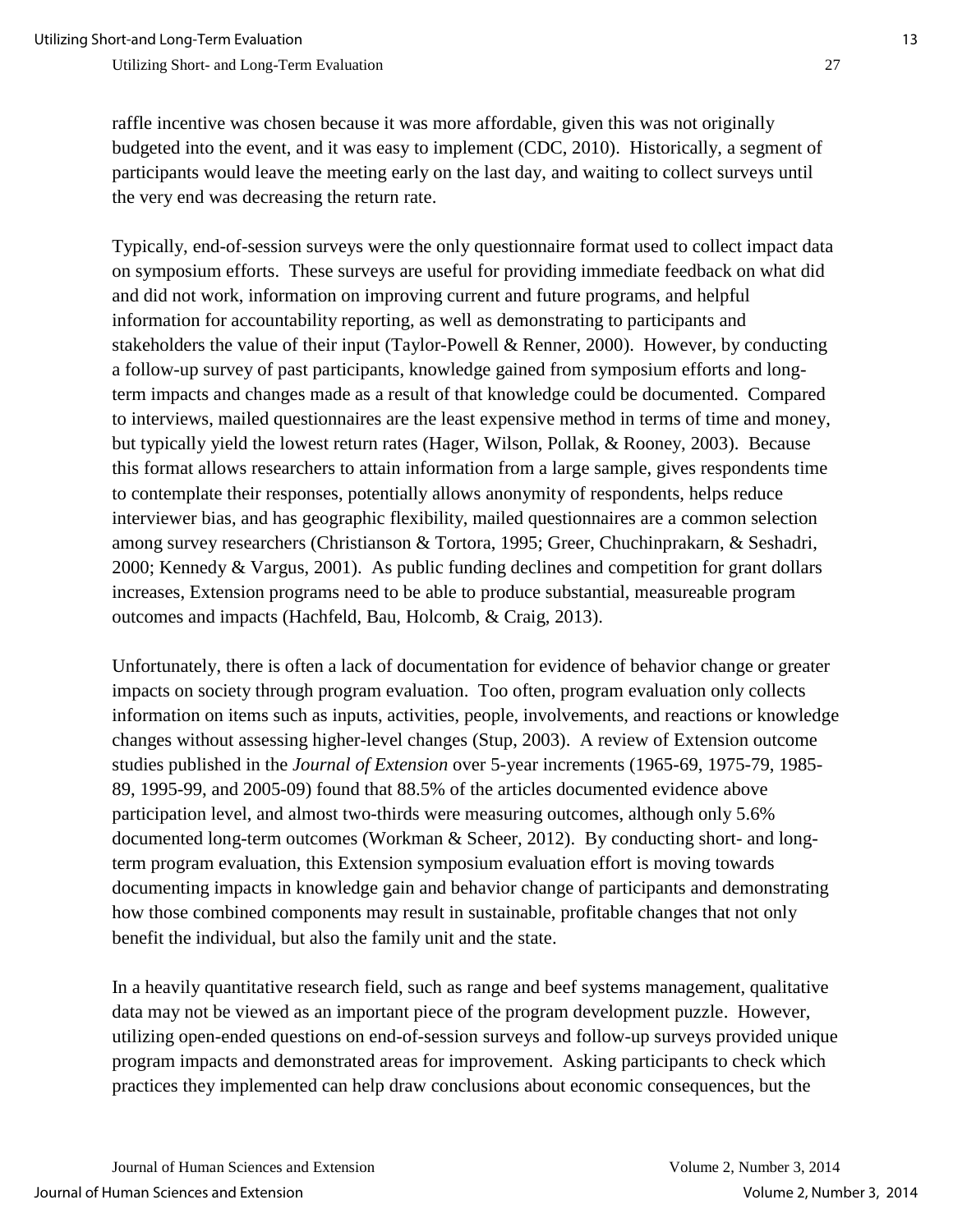personal impact of applying recommended modifications can best be conveyed in the participants' own words (Olney & Barnes, 2006; Smith & Lincoln, 1984). When conducting a quantitative impact study, having personal accounts of what is being measured can make quantitative data more meaningful and provide a reader of the evaluation report with improved understanding of how the program worked and/or what the effects were (Olney & Barnes, 2006; Smith & Lincoln, 1984). Participants showed gains in knowledge from the symposium, but several commented on wanting a better balance between the application and research/science behind it. For example, some producers said they did not prefer the producer panel on the program, and some commented they wanted more industry experience on the program and fewer university speakers. On the other hand, some said that they loved the research updates or reported wanting the research update, but asked for speakers to put their data into more producerfriendly terms. Varying responses indicate that there is a broad array of clientele and perspectives represented at these meetings, and finding a balance between the research and application is something that needs to be a part of the planning process for future meetings.

#### **Conclusions**

Information presented at RBCS tracks with the research conducted, and through initial evaluation of these symposiums, evidence of utilization has been indicated. The symposium pays careful attention to focus on validated, unbiased, and research-based information and techniques from which clientele would benefit. By using short- and long-term evaluation methods, information was gained on attendee's conceptual and instrumental knowledge acquisition and provided a context for how the knowledge was used. Unless evaluation attempts to measure both kinds of knowledge gained, it is difficult to understand the real world impact of Extension programs on attendees. Further refinement of the evaluation process at the short- and long-term level needs to be established so impacts can be better defined and assessed.

#### **Implications of Work: Lessons Learned**

#### **Increasing Return Rate for the RBCS End-of-Session and Follow-up Surveys**

Only hard copies of surveys were available for end-of-session questionnaires; making the survey available in an electronic format (compatible with mobile devices such as tablets and phones) might have increased participation. There is also room to experiment with adjusting incentives or providing a variety of financial and material incentives. Sending post card reminders and/or conducting follow-up phone calls with past participants would have provided another way to collect impact data and would have likely resulted in a higher percentage of past participants providing feedback. Additionally, an on-line version of the survey could have been made available to garner more responses. Increased variety of survey delivery formats and reminders would have likely increased the response rate and decreased the potential non-response bias.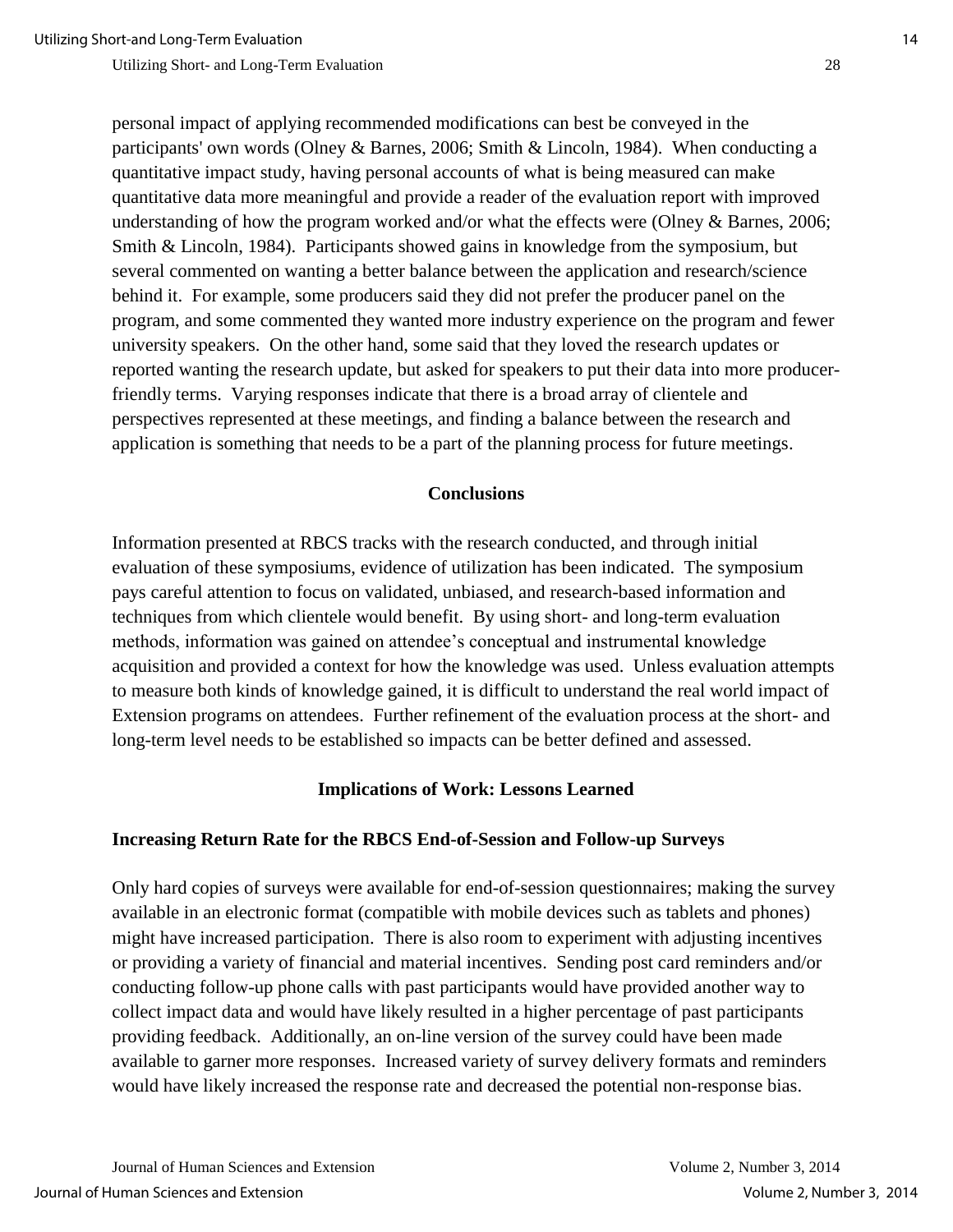#### **Including Evaluation Efforts into the Programming/Event Budget**

In the future, evaluation efforts such as these will be incorporated into budget planning. Funds for items such as postage, return postage, labor of office assistant/student, and time needed for follow-up phone calls will be included into the cost of programming to cover budgetary needs. Additionally, costs related to the evaluation component will be incorporated into future grant applications. Having these funds up front will help increase the thought and planning of the evaluation, improve response rate, and better estimate the impact of programming by decreasing the non-response bias.

### **Collecting Qualitative and Quantitative Information**

Collecting qualitative information in the form of open-ended questions was beneficial; however, it is important to add more detail in some cases to help direct/guide participants. For example, the comment section at the end-of-session surveys was left open with no specifics about desired information. There was a mix of logistic and programmatic comments and it would have been beneficial to have separate questions, one requesting issues with symposium logistics (e.g., temperature, food, and meeting space) and another on programmatic issues (e.g., program content, delivery, and speaker quality). In the future, putting more emphasis on encouraging people to fill out open-ended questions is needed, orally (at sessions) and in writing on survey documents about why this information is important and how it is used.

#### **Training on Evaluation and Analysis for Extension Programming**

Many Extension personnel in agricultural fields are familiar with evaluation, planning, and analysis techniques for field work related to crop and animal experiments but are not as familiar with conducting evaluation, planning, and analysis of clientele feedback. Working with an evaluation specialist or specialist with experience in program evaluation, even though it may be in a different content area, can be an extremely beneficial and interesting collaboration. By combining the expertise of program planning and evaluation with knowledge about audience preferences and event/programming details, Extension personnel across different fields can combine their talents and perspectives to garner participant feedback and impact.

## **Separating Out Participant Categories to More Accurately Reflect Data**

Initially, all participant responses for end-of-session and follow-up surveys were combined. After separating out participants by self-selected occupational categories, differences were noted. Because participants self-selected occupational categories, this allowed for the detection of differences between responses. No differences were found between producers' and consultants'/educators' responses on knowledge gained and with regards to profitability, which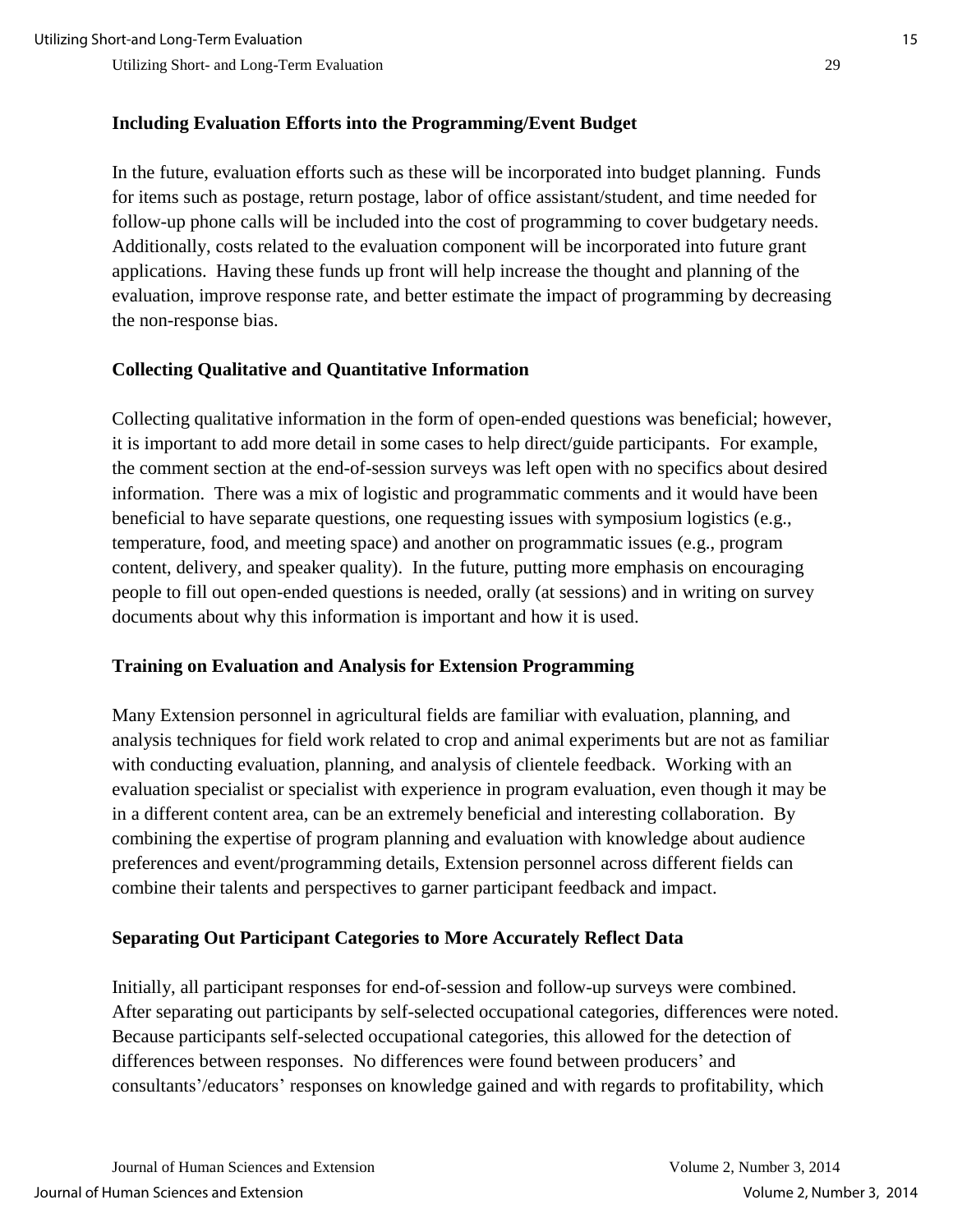validates/confirms that education provided by consultants and educators is on track. If differences had been detected, this would have prompted a need to recalibrate how profitability is being measured because it is important not to falsely overestimate or underestimate programmatic efforts.

#### **References**

- Centers for Disease Control and Prevention (CDC). (2010). *Evaluation briefs, No. 22.* Retrieved from http://www.cdc.gov/healthyyouth/evaluation/pdf/brief22.pdf
- Christianson, A., & Tortora, R. D. (1995). Issues in surveying businesses: An international survey. In B. G. Cox, D. A. Binder, B. N. Chinnappa, A. Christianson, M. J. Colledge, & P. S. Kott (Eds.), *Business survey methods* (pp. 237–256). New York, NY: Wiley-Interscience. doi:10.1002/9781118150504.ch14
- Cronbach, L. (2000). Course improvement through evaluation. In D. L. Stufflebeam, G. F. Madaus, & T. Kellaghan (Eds.), *Evaluation models* (pp. 235–247). Boston, MA: Kluwer Academic Publishers. doi:10.1007/0-306-47559-6\_14
- Franz, N. K., & Townson, L. (2008). The nature of complex organizations: The case of Cooperative Extension. In M. T. Braverman, M. Engle, M. E. Arnold, & R. A. Rennekamp (Eds.), Program evaluation in a complex organizational system: Lessons from Cooperative Extension*. New Directions for Evaluation, 120*, 5–14. doi:10.1002/ev.272
- Greer, T. V., Chuchinprakarn, N., & Seshadri, S. (2000). Likelihood of participating in mail survey research: Business respondents' perspectives. *Industrial Marketing Management*, *29*(2), 97–109. doi:10.1016/S0019-8501(98)00038-8
- Hachfeld, G. A., Bau, D. B., Holcomb, C. R., & Craig, J. W. (2013). Multiple year Extension program outcomes & impacts through evaluation. *Journal of Extension, 51*(1), Article 1FEA2. Retrieved from http://www.joe.org/joe/2013february/a2.php
- Hager, M. A., Wilson, S., Pollak, T. H., & Rooney, P. M. (2003). Response rates for mail surveys of nonprofit organizations: A review and empirical test. *Nonprofit and Voluntary Sector Quarterly*, *32*(2), 252–267. doi:10.1177/0899764003251617
- Kennedy, J. M., & Vargus, B. (2001). Challenges in survey research and their implications for philanthropic studies research. *Nonprofit and Voluntary Sector Quarterly*, *30*(3), 483– 494. doi:10.1177/0899764001303006
- Lamm, A. J., Israel, G. D., Diehl, D., & Harder, A. (2011). *Evaluating Extension programs. (WC109).* Retrieved from http://edis.ifas.ufl.edu/pdffiles/WC/WC10900.pdf
- National Agricultural Statistics Service (NASS). (2013). *Cattle*. United States Department of Agriculture (USDA), Economics, Statistics, and Market Information System. Retrieved from

http://usda.mannlib.cornell.edu/MannUsda/viewDocumentInfo.do?documentID=1017